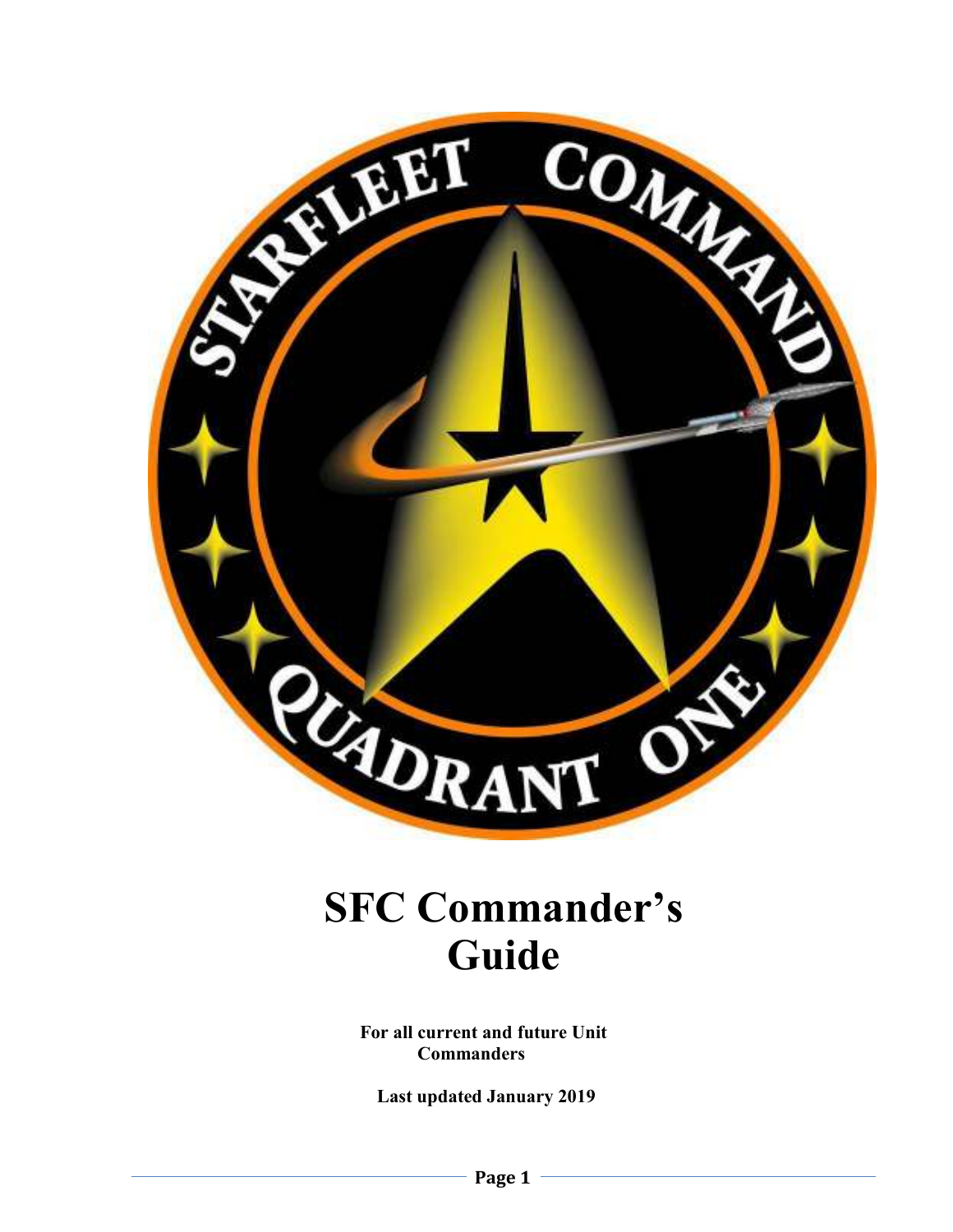# **Table of Contents**

| Introduction                              | 3              |
|-------------------------------------------|----------------|
| <b>Starfleet Command Online Resources</b> | 3              |
| Requirements of a Captain                 | 3              |
| Types of Ship/Types of Captains           | 3              |
| Ship Size                                 | $\overline{4}$ |
| <b>Ship Positions</b>                     | 4              |
| <b>Unit Activities</b>                    | $\overline{4}$ |
| Meetings                                  | 5              |
| Reporting                                 | 5              |
| <b>Online Communications</b>              | 6              |
| Finances                                  | 6              |
| Fundraising                               | 7              |
| Charities                                 | 7              |
| Promoting Your Members<br>Classifications | 7<br>8         |
| Transfers                                 | 9              |
| Academy                                   | 9              |
| New Members & Renewals                    | 9              |
| Recruitment                               | 9              |
| When Things Go Wrong                      | 10             |
| <b>Final Note</b>                         | 10             |
| <b>Possible Positions</b>                 | 11             |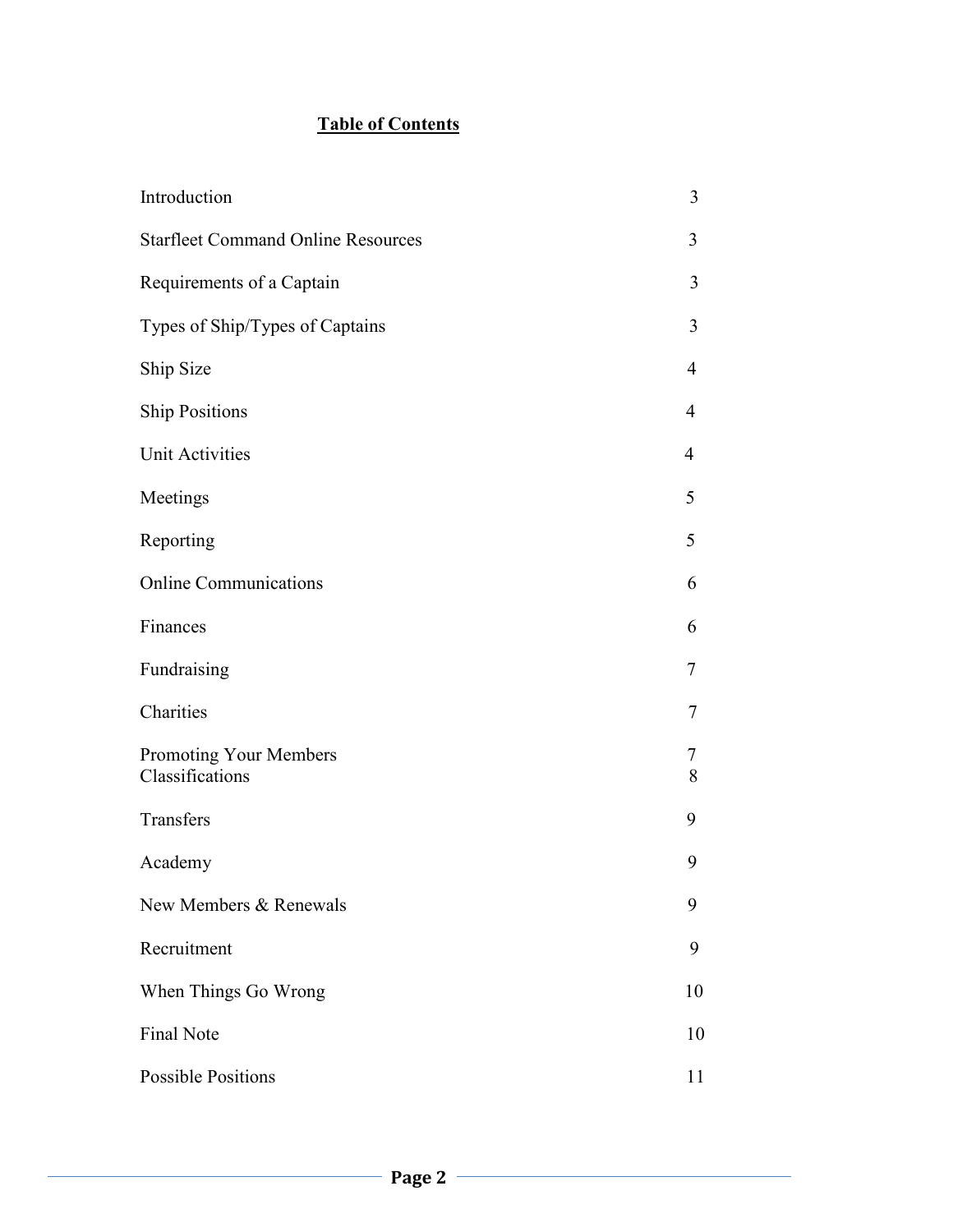#### **INTRODUCTION**

 This manual is designed to assist new captains in building and maintaining local ships. It is expressly intended as a reference and nothing more. Every ship, just as every entity, is unique, with its' own personality, direction, and goals. While there are specific requirements laid out in Starfleet Command's Articles of Federation (**AFEDS**), most of the contents in this manual are intended as suggestions rather than directives. New captains should read the entire manual and decide for themselves what applies to the type of ship they command or wish to command.

 Remember, it is your ship and you answer to everyone on the ship. The buck stops with you, so lead in a manner that will motivate the entire ship. You have to be the biggest cheerleader and should never bring personal problems to the meetings.

 The terms "Unit Commander", "Commanding Officer", "CO", and similar expressions all refer to the presiding officer of a local unit (starship). The term "Captain" also generally refers to unit commanding officer, no matter his/her actual rank.

#### **STARFLEET COMMAND ONLINE RESOURCES**

 The Starfleet Command website (www.starfleet-command.com) is an excellent resource for all members, but it is a **must** for all unit CO's. The main page of the website is the portal to resources that a CO cannot function without. It contains the AFEDS, blank SPAR reports, directions for filling out SPARs, documents and links to various departments that can answer any questions they may have.

The Yahoo!Group is "starfleetint" (http://groups.yahoo.com/group/starfleetint/)

Starfleet Command Quadrant One has both a Facebook Page (www.facebook.com/sfcq1) and a Facebook Group (www.facebook.com/groups/SFCQ1).

#### **REQUIREMENTS OF A CAPTAIN**

Before assuming command of one of SFC's chapters, a Captain must…

- 1) Hold an officer rank (have passed the Officer Candidate School or "OCS" and a departmental exam),
- 2) Have passed the Command Basics exam,
- 3) Be current on all SFC dues, (AFEDs VI .2)
- 4) Be at least 18 years of age.
- 5) Have a valid email address.
- AFED. VI .2. The members must pay the necessary renewal dues at the time prescribed to remain a member in good standing**. Failure to pay the necessary renewal dues will result in the loss of whatever position and/or rank the member held.**

#### **TYPES OF SHIPS/TYPES OF CAPTAINS**

 Although Starfleet Command is set up as a paramilitary organization, it is primarily for chain-of-command. As Commanding Officer of a Unit, your next contact would be your Starbase Commander. Always attempt to use your next closest contact in the chain of command, whenever possible.

Chain of Command: (top to Bottom)

- 1) Fleet Commander FC@SFCQ1.com
- 2) Deputy Fleet Commander DFC@SFCQ1.com
- 3) Command Staff Officers (Found on the website)
- 4) Starbase Commander (Found on the website)
- 5) Captain/Commanding Officer of the Unit

While some local groups prefer a military setting, others resist it. Therefore, each captain must determine which type of ship they will build in order to determine what type of captain they will become. Starfleet Command has many ship types, so it is fairly easy to find an existing ship to model after.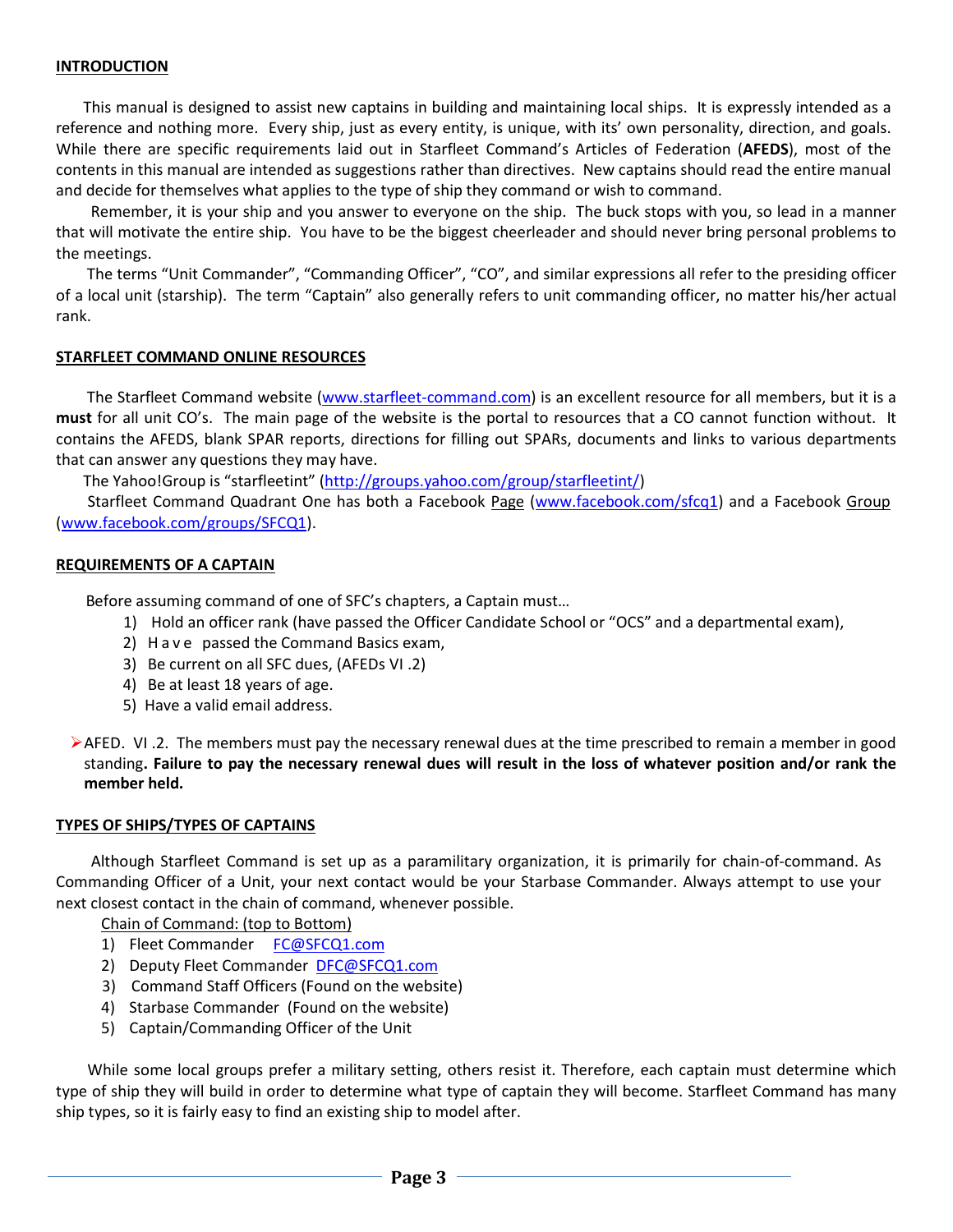#### **SHIP SIZE**

AFED. VI -3. Ship Designations. All ships will be designated by name and Naval Construct Contract (NCC) number as approved by the Fleet Commander. Any variation of ship name or NCC number must be submitted to the Fleet Commander for approval. Outposts and other installations' names are also approved by the Fleet Commander. The Chief of Membership Services maintains a list of all current and inactive names/NCC pairs.

 SFCQ1 does permit starships to have less than 5 members; however, a unit **must have at least 5 members** to qualify for **ship** awards at SFCQ1's Annual Awards Meeting.Each ship has a basic type (ex: heavy cruiser) and class (ex: Constitution) relative to its membership size. SFC may require a ship to change its type and class if the ship's size no longer is appropriate for that type/class. (i.e.: a ship with only 1-3 members cannot be a Galaxy-class cruiser.)

| # of members |                                     |  |  |
|--------------|-------------------------------------|--|--|
| $1 - 4$      | <b>Shuttle or Runabout/Outpost</b>  |  |  |
| $5 - 14$     | <b>Small Ship/ Light Cruiser</b>    |  |  |
| 15-29        | <b>Medium Ship / Medium Cruiser</b> |  |  |
| $30+$        | Large Ship/ Heavy Cruiser           |  |  |

#### **SHIP POSITIONS**

 Depending on the size of your ship, you can fill all the positions you see in the various Star Trek incarnations. You should probably start from the top down. Choose a Captain, a First Officer, and department heads for Communications, Operations, Medical, Science, and if you have enough members, Fleet Marines and Search and Rescue. With enough members, you can have some fun with the positions. Example… Instead of 5 Science Officers, you can have an Asst. Chief Science Officer, Science Officer or crewman, Stellar Cartographer, Language specialist, Biologist, Alien Archeologist, etc. (See last page)

 If you have limited membership, the First Officer can do double duty like Spock in TOS. He was First Officer/Chief Science Officer. In TNG, Data was Chief Operations Officer and Executive Officer. Executive Officer is sometime referred to as the First Officer and sometimes referred to as Second Officer under the First Officer. If you only have two members, you really only need a Captain and a First Officer.

#### **UNIT ACTIVITIES**

 In order for your local ship to be successful, you have to have FUN. If it is not fun, your membership will find something else to do that is fun. What constitutes fun for one ship may be something totally different for another ship. Some ships go to a lot of movies, while others prefer to go out to eat or meet at someone's house for "movie night." These activities are entirely based on the local ship's interests and budget. **Whatever you choose to do, Starfleet Command requires that you document your activities on the SPAR I report**, in your local newsletter and hold regular meetings. This is just good practice, because meetings keep everyone close and years from now, you will be glad you documented all the good times.

**AFED. VII.1** SFC is designed to allow and encourage the free flow of ideas amongst the membership. Therefore, each individual unit is responsible for maintaining its level of activity. As a minimum, these activities should include the publication of a newsletter, regular meetings for the members, and other social or fan related activities as will maintain the interest of the members.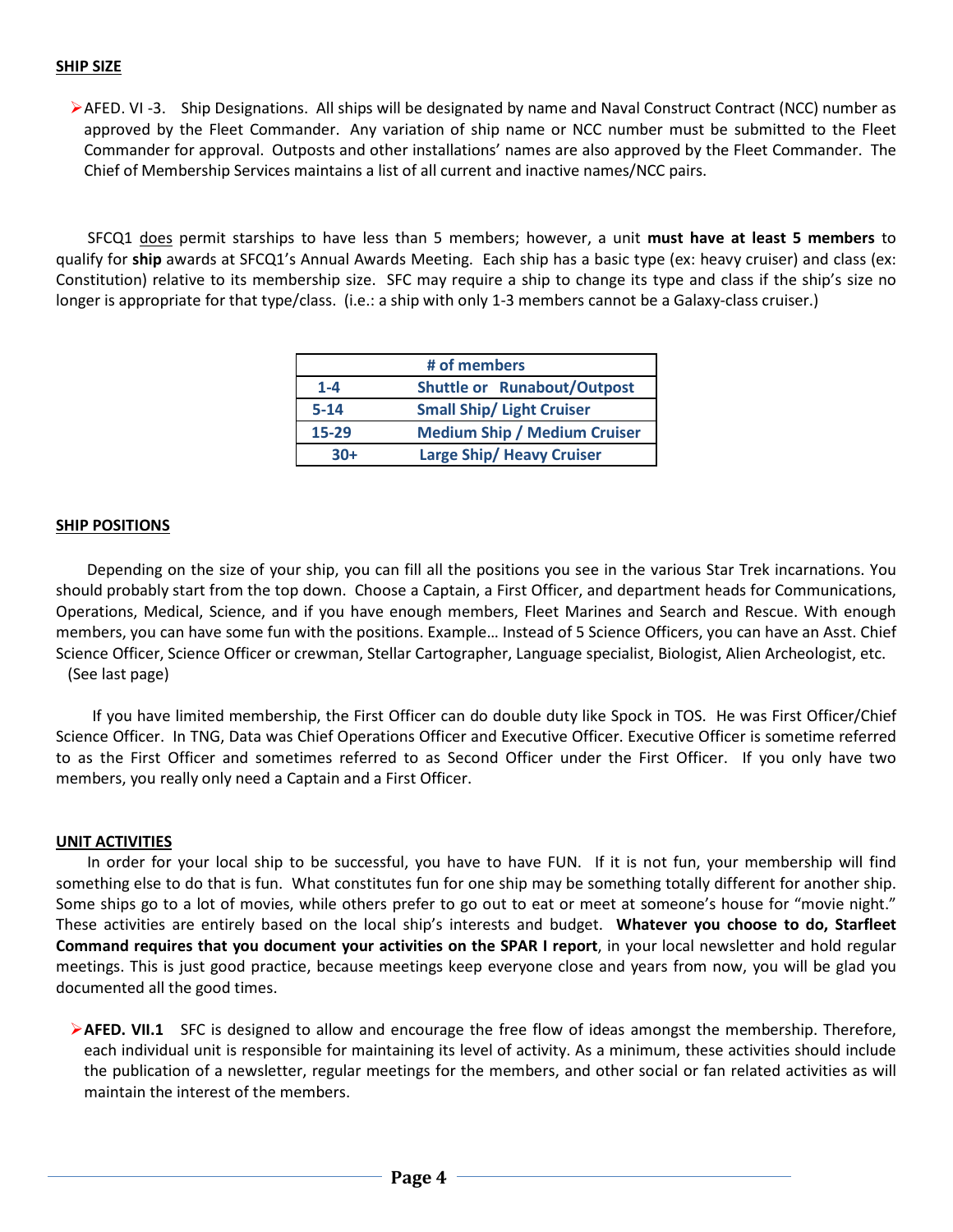**AFED. VII 2.** Unit Commanders are responsible for coordinating the activities of their units. All local activities and projects are sponsored by the local unit. All local activities and projects are approved by the unit Commander. Regional activities are approved and coordinated by the Starbase Commander and coordinated by the Deputy Fleet Commander. Activities and projects that have a Quadrant impact are approved by the Fleet.

 7-2 simply states that there are three levels of activities; Local, Regional and Fleet-wide. Local ship activities are your call and you run the show. The Starbase Commander runs the show for all regional activities, such as Starbase picnics, meetings, or awards ceremonies and fleet-wide activities are handled by the Admiralty Board.

**AFED. VIII-3** states that copies of your newsletter must be sent to the Chief of Fleet Communications; CoC@SFCQ1.com, the Deputy Fleet Commander, DFC@Sfcq1,com and your starbase Commanding Officer. If you do not know who these people are, you can find them on the Starfleet Command website or email membership services CMS@sfcq1.com to get the contact information. Contact and request information from the CoC or webmaster on how to upload your newsletter to the website.

# **MEETINGS**

 Informal, family ships can hold simple meetings and ask for a consensus and open forum before making decisions that affect the ship, while military ships can follow Robert's Rules of Order; complete with a bell for the captain and closed voting for all major decisions, if they choose.

 While in-person meetings should be held on a regular basis if all members live in proximity to each other, online meetings can also be used to facilitate communication.

 The formal **SFCQ1 Awards Meeting** is held **annually** in Indianapolis in **November.** It coincides with the local **Starbase Indy convention**. All Starbase Commanders and chapters are encouraged to attend. The CinC, Fleet Commander, Deputy Fleet Commander and as many of the SFCQ1 Admiralty Board members as possible attend. *Informally*, (and not required per AFEDs) a mid-year meeting is held at the locally-produced INCONvention in Indianapolis, IN. (Usually in late June/Early July)

# **REPORTING**

 Unit COs must provide monthly **Ship Periodic Activity Reports** (SPARs) to their Starbase Commander (SBCO) by midnight the 15<sup>th</sup> of every month. The Starbase Commanders make their reports via SPARII to the Deputy Fleet Commander by midnight on the LAST day of each month. The SPAR forms, along with more details, reporting and the penalties of late/missing reports, can be found on the Documents page of the SFCQ1 website. (Procedures & Documents Guide)

- **AFED. VII-3.** The implementing and reporting of the results of such activities and projects shall be through the Chain of Command. Individual units should make monthly reports in the form of SPARI's to their Starbase Commander, who in turn must make monthly reports to the Office of the Deputy Fleet Commander. Commanding Officers should also send items/articles of interest to the Chief of Fleet Communications (COC) for inclusion in the national newsletter.
- **AFED. VII-4.** Commanders who regularly fail to submit timely reports or exceed 90 days between reports may be subject to disciplinary action *up to and including* removal from Command. Guidelines and milestones for submitting reports are contained in the Procedure & Reporting Manual.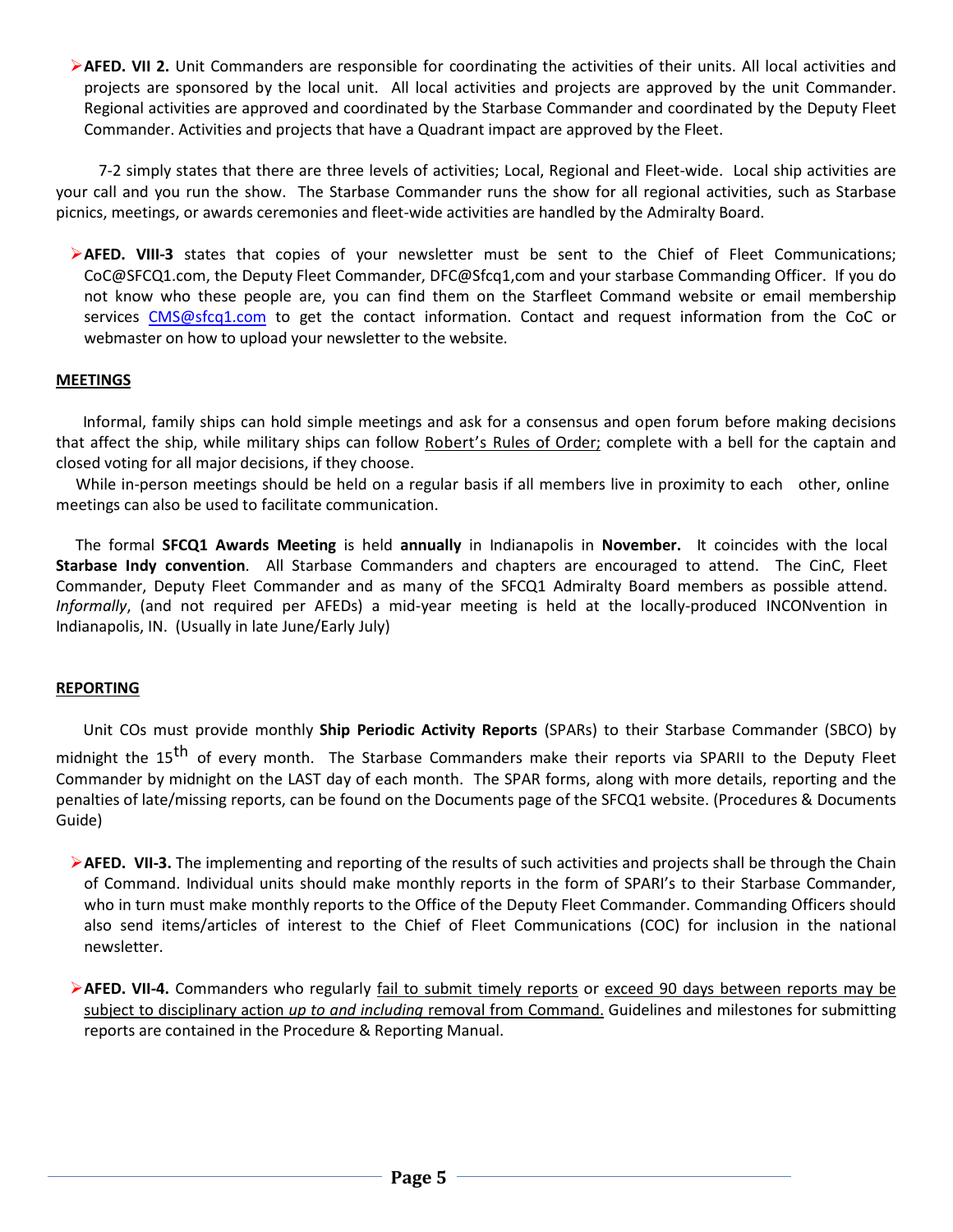#### **ONLINE COMMUNICATIONS**

 This covers two very separate areas. Websites publicize your ship and "mass communication method" refers to a list serve, message board or social media page so all your members can stay in touch and have input on decisions that require fast action.

 The easiest mass communication tool is a Yahoo!Group or Facebook Group. These are simple to create and free. Once you create your unit's social media group, you can invite all your members and when you send out one email to the group, it goes to all the members. This is great for an open discussion because when anyone replies, everyone gets a copy. This way everyone is on the same page.

 An older communication device is a message board. Message boards are a little more complicated, but they *offer added benefits*. Postings stay there forever, so members can go back and see what they have missed or forgotten. If you have a large ship, there are levels of security for access and the message board can be made invisible to the general public. Members can be notified through email when new postings are added or files are uploaded. Invisionfree (IF) and forumotion.com offer a really good free message board. Both services offer calendars for inputting important events, dates, and birthdays, and sending out reminders.

**AFED. VIII-5** also suggests developing chat rooms and instant messaging for faster communication, but that can get complicated. **Starfleet Command no longer offers a free bare bones website** to any ships that do not already have one. If there is someone on your ship who is fairly computer literate, or willing to learn, you can appoint him or her as Ship's Webmaster. They can create a free website using a number of other free web hosting sites such as Wix.com. These sites come with free tutorials and templates. After your Webmaster is proficient, and if you have the budget, you can purchase an ad- free domain with limitless options for a small monthly fee.

**AFED. VIII. 4.A** states that **the main page of your website needs to include the official SFC banner with a link to the SFC website.** 

# **FINANCES**

 Local ships run independently of Starfleet Command. All funds must be raised under the name of the local ship only. Also, the money raised can only be used for the club. No one can be paid to do work for this organization, but they may be reimbursed for something purchased and intended for furthering this fan organization's purpose(s). *See AFEDS - General Information*. **All reimbursement items should be approved by the Commanding Officer and Treasurer before anything is purchased** because one member can go crazy and buy way too much and leave the club with the bill.

#### **AFED. IX Local Treasuries**

 **9-1.** Neither SFC nor any unit within SFC will operate on a for-profit basis, nor may any member of SFC accept funds from any treasury within SFC as wages or salary.

 **9-2.** All units are empowered to establish and operate their own individual treasuries. All funds collected for said treasuries must be used for the purpose of providing additional membership materials, newsletters, or other expenses directly connected to the operation of the unit.

 **9-3.** The unit Commander or their designated representative will be responsible for the collection of, and disbursement of said funds. Sources of income may include, but are not limited to additional dues, donations, or funds raised through unit activities.

 **9-4.** Fund-raising activities by units within SFC must be conducted in such a manner that said activities do not give the appearance of being endorsed by SFC or CBS/Paramount Studios, unless such endorsement has been received, in writing, before the activity is conducted.

 Local units can set up non-profit checking accounts at a local bank. The requirements for such an account may vary from bank to bank. You will need to present your commissioning certificate and perhaps additional documentation (such as a copy of your ship's handbook or bylaws.) Your checking account should have signers from two different families if at all possible.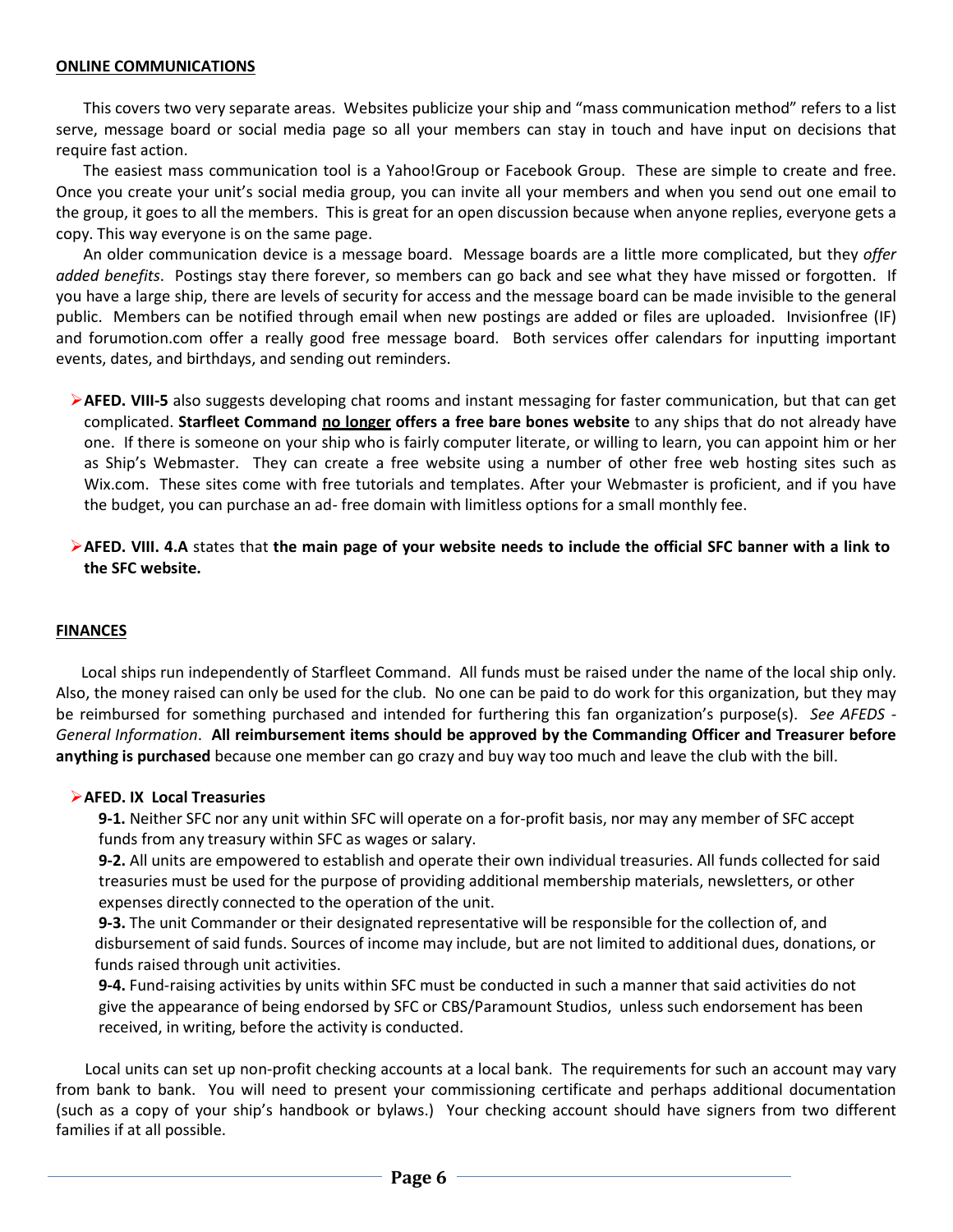**AFED. X-7 Members serving as unit commanding officers, or in positions of responsibility requiring handling of monetary funds, must be of legal age as prescribed by local law, US codes, and international agreements. In most jurisdictions, the legal age is 18.** Any exceptions must have the approval of the Fleet Commander and parental consent, in writing (notarized).

Communicate with the Chief of Financial Management (cfm@sfcq1.com) with questions or if in need of advice.

# **FUNDRAISING**

 When planning a fundraiser, always weigh the initial cost against the potential income. You must also decide if the initial cost will be reimbursed before the "profit" is given to charity. An example would be a bake sale where the crew buy the ingredients and bake goods to be sold. If a cake costs \$3.50 for the ingredients and sells for \$5, the actual profit is only \$1.50. If the club does decide to reimburse members for supplies, make sure all sales are approved before purchasing.

 Sometimes you can find other groups having fundraisers who are willing to make it a joint effort with your group. If so, it should be advertised as such. Also, be careful. If you have too many fundraisers without fun events, your members will look at the ship as a job instead of a club. If they lose interest, you lose members.

# **CHARITIES**

 The phrase "Think globally and act locally," is good common sense to follow. One individual or small group cannot change the world, but they can make a difference. So, if enough like-minded individuals contribute to society, they can make a big difference. Starfleet Command is filled with small ships that contribute in their own way to a variety of charities. Therefore, their total contribution is substantial.

 Charities you wish to help can be determined by two criteria. Ask yourself and your crew two questions. 1) What organizations do we feel strongly about their cause? and, 2) How can we help them?

The first question may be obvious if you have a member who either personally or has a family member with autism, cancer, or heart disease. You may also have members who feel strongly about the homeless situation or teen pregnancy. Whatever your group chooses, make sure it is something they feel strongly about or you will not get enough crew support to make a difference and eventually the charity will not benefit from your group due to lack of interest.

 The second question usually goes one of two ways. Either you can support an organization through funds, or through volunteers. Funds can come from personal donations or by organizing fundraisers. Volunteering can be done individually, or as a group. When it is done as a group, it is more rewarding. Organizations also seem to appreciate it more.

 Local ships may conduct charity fundraisers. **For these fundraisers, 100% of the profits must go to the specified charity.** The ship may reimburse its self for any expenses.

#### **PROMOTING YOUR MEMBERS**

 Most people feel that rank should mean more than just a representation of time served. It should signify dedication, effort, and commitment. Some ships work on a point system where points are earned for attending meetings, heading committees, attending events, fund raisers, or conventions, or promoting the ship. Some ships give promotions solely at the discretion of the captain, while others take a vote from the local membership.

 Promotions will **not be effective** until **after** Membership Services has approved and processed the request from the Starbase CO/Unit CO, and the documents have been completed.

SFCQ1 has some very basic promotion requirements. They are summarized as follows

- Members must have at least 6 months' time in grade **before being considered** for promotion.
- $\triangleright$  The Unit CO may promote others up to one rank below his/her own rank, and not to exceed the rank of Captain.
- $\triangleright$  Only the Admiralty Board may approve promotions to the rank of Fleet Captain or higher.
- **Promotions must be in accordance with Article X and Appendix B of the current AFEDS.**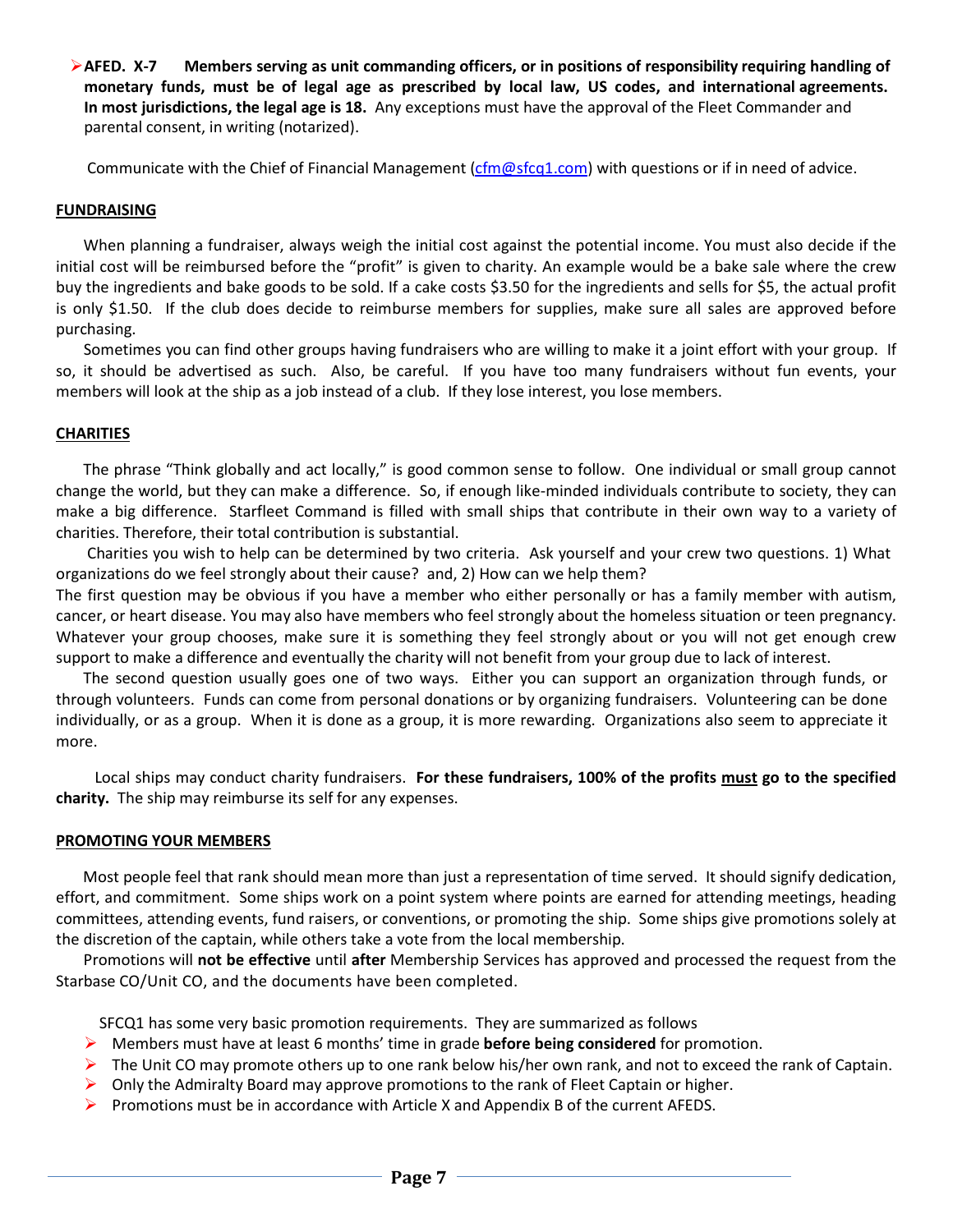Email your promotion requests to your Starbase Commander and CC the Chief of Membership Services via the **Promotion Request Form**.

 No members will be granted a promotion until they have met the 6 month in rank criteria. Promotions can NOT be set up in advance.

Do remember that ranks are supposed to be fun and fictional. While higher-ranking members may be in charge of lower-ranking ones, senior members should not "boss around" those with lower ranks.

- ▶ AFED. X-1. All non-flag ranks (Fleet Captain/Brigadier Colonel or below) within SFC are considered permanent in nature unless otherwise designated.
	- Once a rank is attained, the member will retain that rank as long as they remain an active member in good standing.

# **CLASSIFICATION of RANK**

 **The Unit Commander is the command authority on the ship, regardless of rank.** If an Admiralty Board member is also a local member of that ship, the Board member is still subject to the command authority of the Unit Commander, regardless of the CO's rank.

Starfleet Command has 3 classifications of rank.

- 1) Midshipmen. This is anyone under 10 years of age. At age 10, they are promoted to a Non-Commissioned Crewman rank of Recruit or Private, depending on their departmental choice. They are not allowed to become Officer's until age 16, when they can take the Officer exams. They are allowed to take any of the other exams at the academy.
- 2) NCO = Non Commissioned Crewman = Starfleet or Marine crew members who **do not** go to the academy and take the exams, age 10 and up. These crewmen are a vital part to each ship, but may NOT hold an Officers position. They are eligible for promotion as an enlisted or NCO crew member. Those positions include: (Starfleet/Marine) Recruit/Private; Specialist/Corporal; Petty Officer/Sergeant; Chief Petty Officer/Staff Sergeant on so forth.
- 3) CO = Commissioned Officers= Starfleet personnel or a Marine (age 16 or up) who has attended the SFC Academy and taken and passed both the OCS & Departmental exam for their areas. These members are allowed to hold OFFICER Positions with ranks such as Ensign/2<sup>nd</sup> LT; LTJG/ 1<sup>st</sup> LT; LT/Marine CAPT; Commander/LT Colonel and so forth.
	- (Please note: Fleet Marines have different rank for their enlisted crewmen and officers, but have no other differentiation in SFCQ1. Fleet Marines may command or be a First Officer in any SFC chapter. To hold Chief positions, they must also take that departmental exam.)

 Members, who are at least 16 years old and wish to hold an officer rank, must pass the Starfleet Academy's **OCS Core and one of (8) Departmental exams**. Officers, who wish to change departments, must first attend the academy and take the exam for the department they wish to join. Example: The Engineer wishes to change to Medical, he must first take the Medical exam and pass before being transferred to that department.

 Enlisted Crewmen wishing to transfer to a different department only need let membership services know of the change. It will be noted on the database, without further documentation.

# The **Starbase Commander is responsible for promoting the local unit commander.**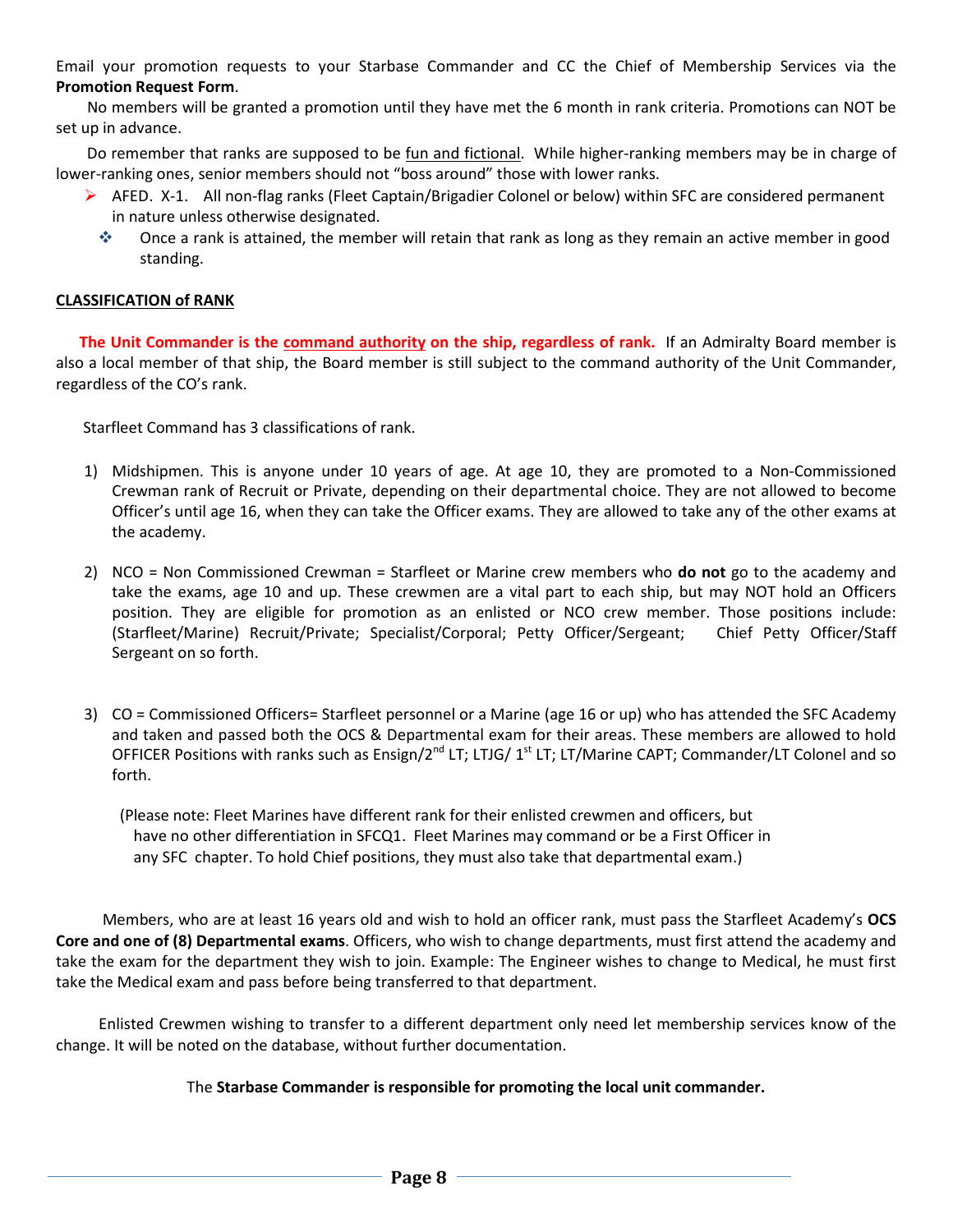#### **TRANSFERS**

 *All SFCQ1 adult members wanting to transfer to a new ship must submit their request in writing to Membership Services*. Membership Services will, in turn, get permission from the new CO *before* processing the transfer. Members can only be assigned to **one** ship at a time. A transfer request form can be found on the website.

#### **ACADEMY**

 **Academy Exams** are no longer mailed to new members with the New Member Packet. Members must contact the Commandant at the Academy and request the exams they wish to take. Academy@SFCQ1.com

 All new members will be placed on a ship as Recruits or Privates, with the exception of those under 10 years of age. Member's age 10 to 16 yrs. may take departmental or provisional exams. These exams do not carry a rank promotion after passing, but can be viewed by Commanding Officers as grounds for promotion in the enlisted ranks. Any member, 16 yrs. or older, regardless of time in grade or time in service, may take the Officer Exams. Passing the OCS & Departmental exam (via notification from the Academy) will result in an immediate promotion to an Officer's rank.

To Command a Unit a Commissioned Officer, 18 yrs. of age, must also attend the Academy, take and PASS the Command Basics exam.

#### **NEW MEMBERS & RENEWALS**

 New members who joined in the first half of the year will need to pay renewal dues the next January. New members who joined July  $1^{st}$  or later do not have to pay dues for the upcoming calendar year.

 All other members need to renew every January. COs who do not renew, risk forfeiture of their command. If no members on a given ship renew, the ship will be decommissioned.

 A yearly **Family/Household membership** is set up by the purchaser/head of household and for a few dollars more; anyone living at the same residence can be added as family/household member. The Purchaser/Head of house must renew annually and any member who moves to a new residence must assume responsibility for their own membership dues.

 **Life-time memberships** are granted to the purchaser/Member. For a few dollars more anyone living at the same residence can be added under the same membership. If a member moves to a new residence, they lose the lifetime benefit and must be responsible for their own membership dues. Life-time memberships cannot be bequeathed/inherited, exchanged or given to another individual or group. Upon divorce, death, revocation or the termination of membership of the purchaser/Member, the life time membership becomes null and void and all members listed on the plan become responsible for their own membership dues.

#### **RECRUITMENT**

 There are no tried-and-true recruitment techniques. The best advice is *keep on pluggin'*. You can contact fan message boards, search through Trek Space and Facebook for fans in your area that do not belong to fan clubs and set up a recruiting table at local conventions. These are just a few ideas to help you find like-minded people who may enjoy celebrating their love of Sci- fi together. *You MAY NOT recruit from other chapters with in SFC*.

 One of the greatest recruitment tools is to have fun and let others know how much fun you are having. Plan fun events and invite friends and family and allow guest attendance. Some examples might be: a pitch–in picnic, movie night at someone's house, an outing to a museum or planetarium, or a costume party. There are millions of other possibilities. Whatever the event, remember to always have a stack of enlistment papers with you. You can download them from the documents section of the SFC website and print out a bunch of copies.

 Advertising your ship is crucial to ship growth. It is hard to recruit if no one knows about you or your ship. If your ship plans any activities that could be related to the community, it is the perfect opportunity to advertise.

 Most newspapers have an announcement section for upcoming events and they publish them for free. Also, local radio talk shows are always on the lookout for human-interest stories.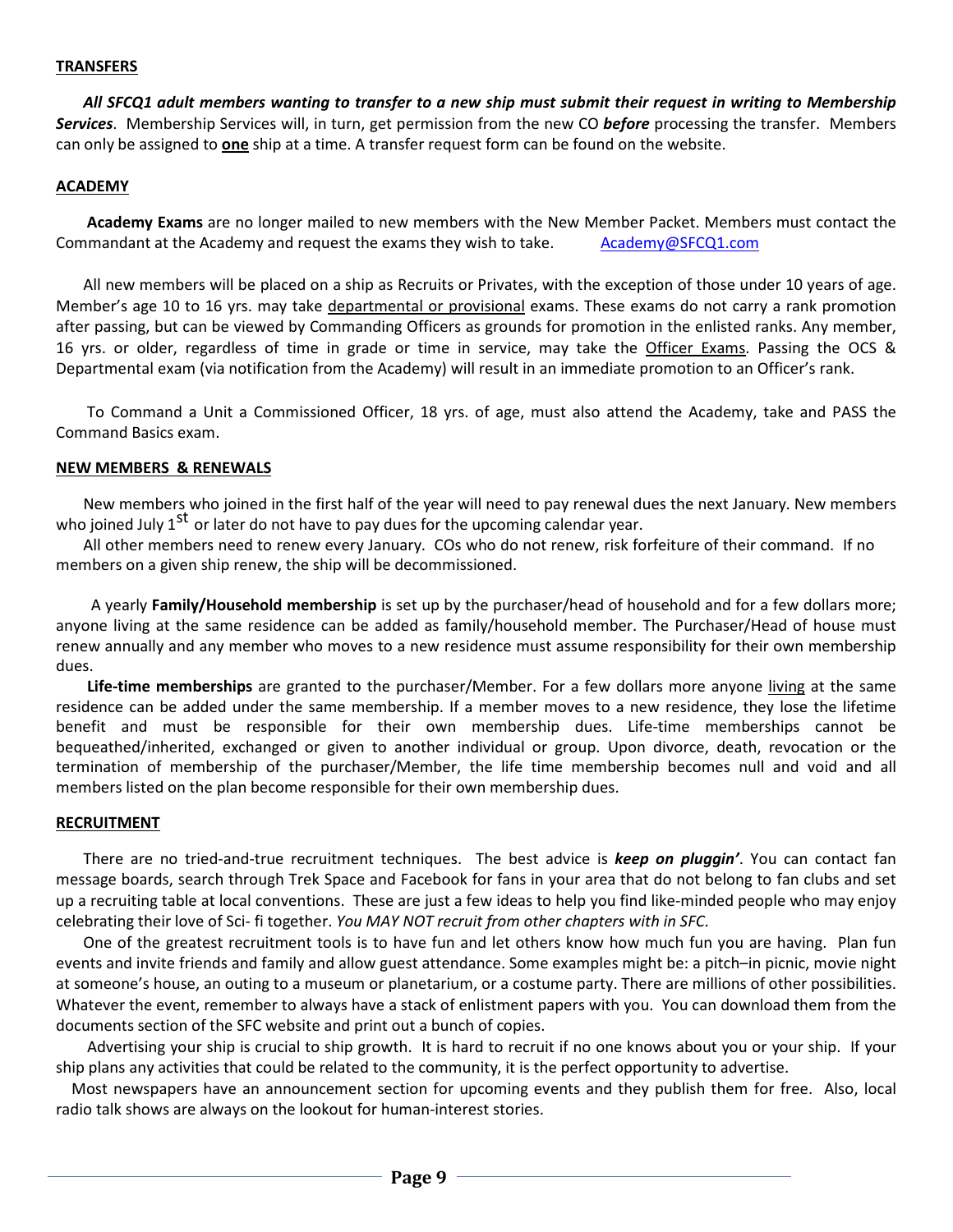If you can spin your event to sound really important, local newspapers may even do a full-page article in their Lifestyles Section. Also, consider Trek Space and Facebook as sources.

 Designate one person on the ship as your Chief Archives officer. Of course, you have to make sure they have a digital camera. That person's sole job is to attend every activity and event and take lots of pictures. The photos can be saved at photobucket.com for free and they will be invaluable for promoting the ship, building a website, or making a scrapbook that you can take to conventions.

 Join the Facebook and the yahoo groups provided by Starfleet Command and announce all your events and fundraisers. You may get other ships that want to contribute to your efforts. If nothing else, it lets all of Starfleet Command know how active you are.

# **WHEN THINGS GO WRONG**

 There will be times when something goes wrong. It may be an activity that didn't work as you planned. It may be a personality conflict between members on your ship. Take a deep breath and defuse the situation with as much diplomacy as possible**. Formal boards of inquiry and courts-martial should be used as a last resort**. AFEDs Article XI covers Boards of Inquiry and Courts Martial.

# **FINAL NOTE**

 Remember, you are never alone and no problem is totally unique. If a situation arises where you are unsure of what to do, you have a vast amount of experience at your fingertips.

 The entire Admiralty Board, along with your Starbase Commanding Officer, is more than happy to answer any questions you may have. We love to correspond and odds are we have had the same question at one time or another.

If you need to know about protocol, ask your Starbase CO or the Deputy Fleet Commander.

 If you have a question about your membership, crew size or renewals, contact the Chief of Membership Services *(cms@sfcq1.com).* 

If you want something published in the Newsletter, fleet-wide, contact *the Chief of Fleet Communications (CoC@sfcq1.com)*.

If you wish to request an exam, contact the Commandant at SFC Academy. *( Academy@sfcq1.com)*

The Admirals and Starbase Commanding Officers are located on the website along with their contact information. We are here to assist you.